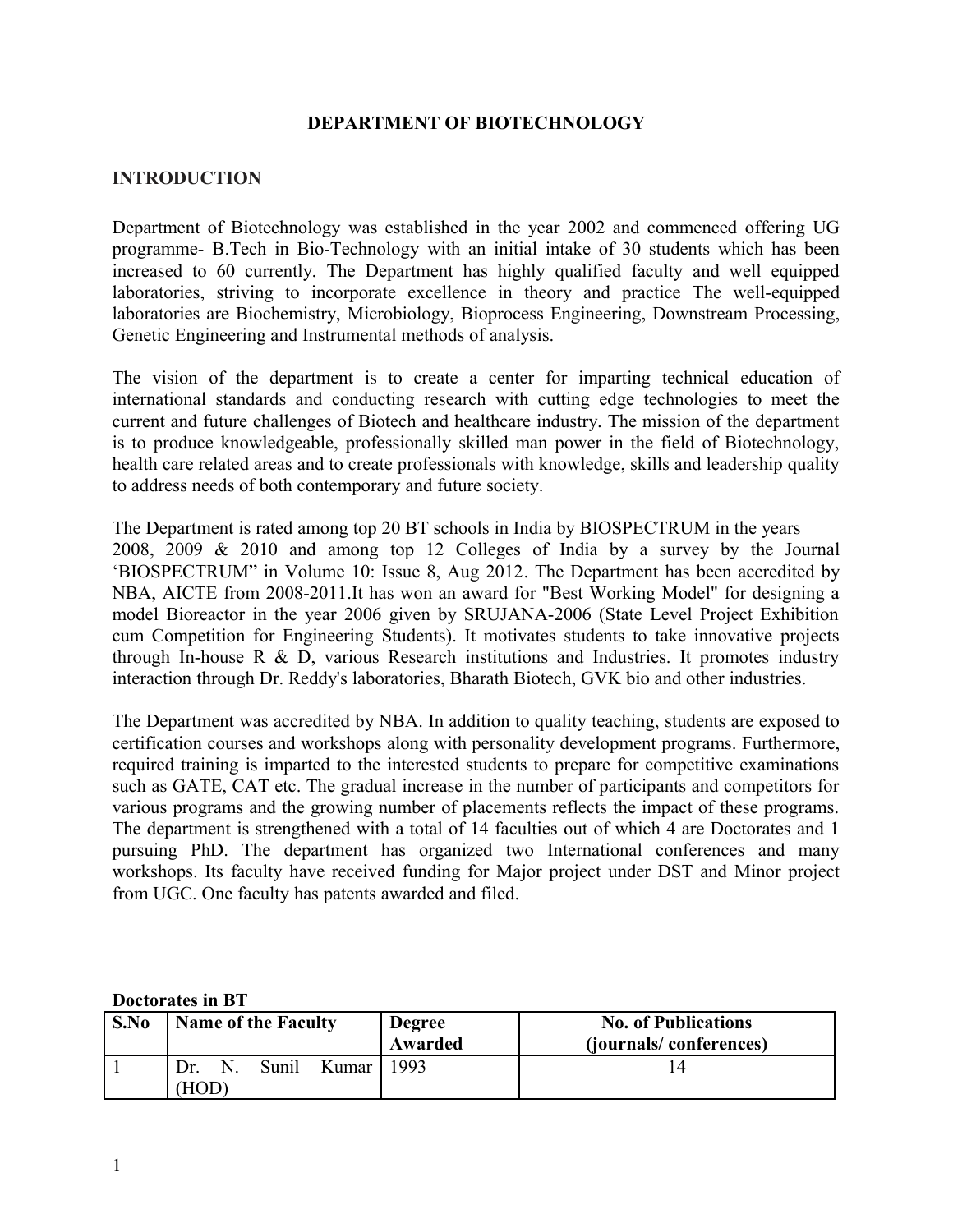| Dr. D. Sailaja       | 1995 |  |
|----------------------|------|--|
| Dr. K. V. Pavani     | 1997 |  |
| Dr. K. Krishnam Raju | 2008 |  |

## **Research Projects/FDP's/Seminar Grants/Sanctioned**

| S.No | <b>Name of the Faculty</b> | <b>Title</b>  | Name of the Amount<br><b>Funding</b> | in Lakhs | Year |
|------|----------------------------|---------------|--------------------------------------|----------|------|
|      |                            |               | Agency                               |          |      |
|      | Dr. D. Sailaja             | Seminar grant | <b>AICTE</b>                         |          | 2008 |
|      | Dr. K. Krishnam Raju       | R&D Project   | <b>DST/SERB</b>                      | 22       | 2012 |
| 3.   | Dr. K. Krishnam Raju       | R & D         | <b>UGC</b>                           | 4.45     | 2014 |
|      |                            | Project-Minor |                                      |          |      |

## **Resource Mobilization for Research (TEQIP-II)**

| S.No | Name of the     | <b>Title</b>                          | of<br>Name      | <b>Amount</b> | Year    |
|------|-----------------|---------------------------------------|-----------------|---------------|---------|
|      | <b>Faculty</b>  |                                       | the             |               |         |
|      |                 |                                       | <b>Funding</b>  |               |         |
|      |                 |                                       | <b>Agency</b>   |               |         |
| 1.   | Dr. D .Sailaja  | <b>Industry Interaction Programme</b> |                 |               |         |
|      |                 | conducted by Dr. Reddy's Labs in      |                 |               |         |
|      |                 | collaboration with CII.               | <b>TEQIP-II</b> | 20,000        | 2013    |
|      |                 | Prashanth Gudate, Head, QC,           |                 |               |         |
|      |                 | Dr. Reddy's Labs, Hyderabad           |                 |               |         |
| 2.   | Dr. D .Sailaja  | <b>Faculty Development Programme</b>  |                 | 50,000        | 2013    |
|      |                 | (FDP) on Microbial and                |                 |               |         |
|      |                 | Molecular Techniques, Dr. K.          | <b>TEQIP-II</b> |               |         |
|      |                 | Thomas Kiran,                         |                 |               |         |
|      |                 | Nitza Biologicals                     |                 |               |         |
| 3.   | Dr. D .Sailaja  | <b>Faculty Development Programme</b>  |                 | 50,000        | 2013    |
|      |                 | (FDP) on Gene Cloning, Dr. V.         | <b>TEQIP-II</b> |               |         |
|      |                 | Madhav Rao, Nitza Biologicals         |                 |               |         |
| 4.   | Mr. C. Srikanth | <b>Faculty Development Programme</b>  | <b>TEQIP-II</b> | 20,000        | 2014-15 |
|      |                 | (FDP)- PhD Scholar support            |                 |               |         |
|      |                 |                                       |                 |               |         |

# **FACULTY AND THEIR PUBLICATIONS**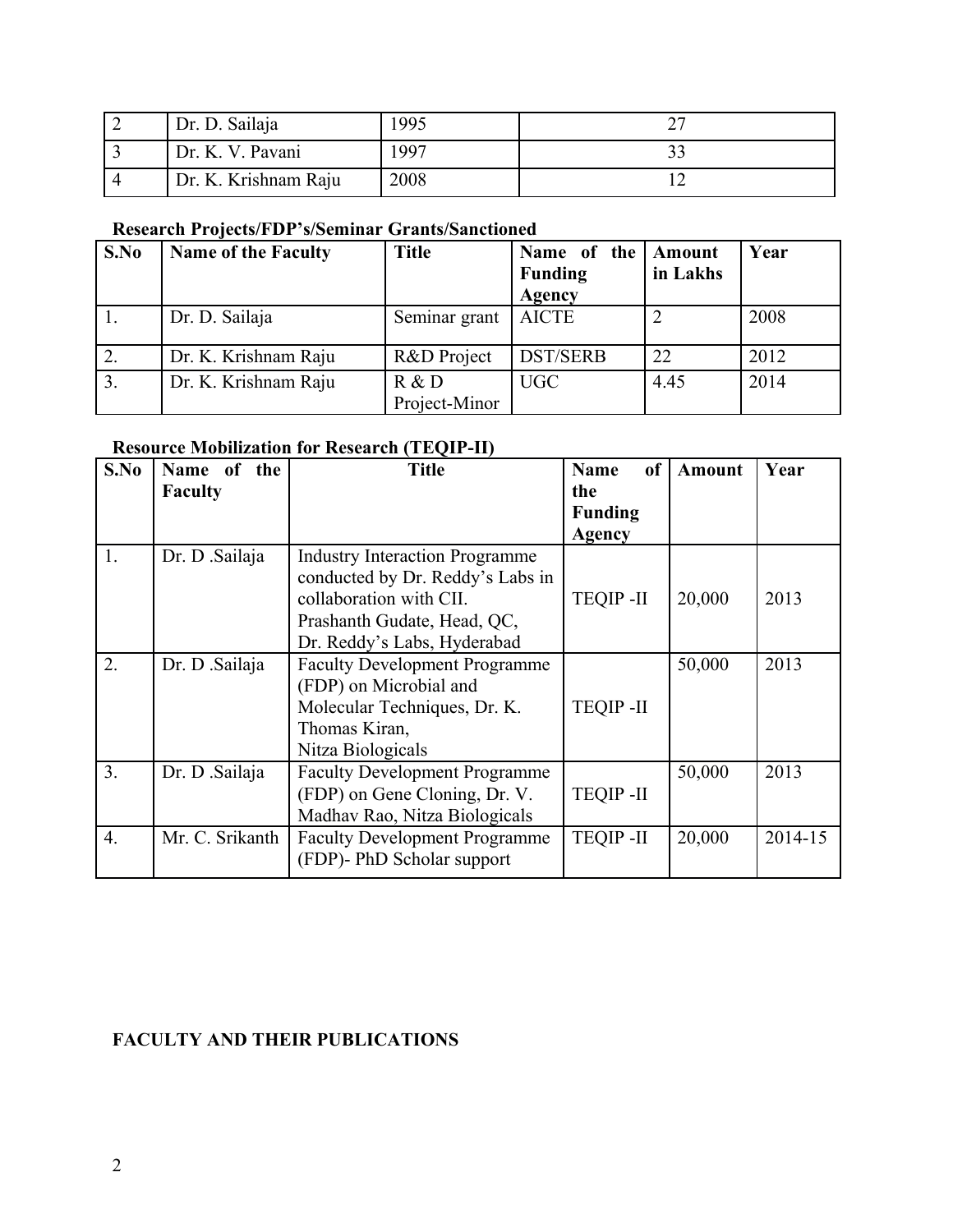### **Dr. K.V.Pavani (ID-530) Associate Professor of BT.**

**Qualifications:** Ph.D in Biochemistry, Sardar Patel University

(PhD completion in 1997), **M.Sc (**Life Sciences) (Sardar Patel University).

### **Experience:** 19 years

**Research Interest:** Nano biotechnology, Environmental Biotechnology **Journal Publications/Conference Proceedings: 8 Journal Publications International** 

- 1. Evaluation of potential bio-control agents on root-knot nematode Meloidogyne incognita and wilt causing fungus Fusarium oxysporum f.sp. conglutinans in vitro Rajinikanth Rompalli1\*, Sreenivasa Rao Mehendrakar and Venkata Pavani Kantabathini 2016, Vol. 1, 15(19),798-805. SCImago JR: 0.26
- 2. Colletotrichum truncatum and C. fructicola are responsible for the cause of anthracnose on chili in South west India. C.S. Chethana, P. Chowdappa and K.V. Pavani. Indian Phytopathology. 2015, 68 (1) 270-278. NAAS- 4.59.
- 3. Five species of Colletotrichum are responsible for anthracnose on black pepper in South India based on morphological and multi-loci gene analyses. C.S. Chethana, P. Chowdappa, K.V. Pavani, C.N. Biju, R. Praveena and A.M. Sujatha. International Journal of Advanced Biotechnology and Research. 2015,  $6(3)$ , 327-342. IF  $-$  2.41.
- 4. Multilocus phylogenetic analysis reveals two Colletotrichum species associated with onion anthracnose in southwest India. P. Chowdappa, C.S. Chethana and K.V. Pavani. Journal of Plant Pathology 2015, 97 (1), 77-86. IF – 1.04.
- 5. Differentiation of Phytophthora boehmeriae and P. capsici isolates associated with foliar blight of chillies based on protein and isozyme profiles. S. Madhura ,P. Chowdappa and K.V. Pavani. Indian Phytopathology. 2016, Vol. 69, No.1,47-52. NAAS- 4.59.
- 6. Aggressiveness of Phytophthora boehmeriae and P. capsici isolates from India on hot pepper (Capsicum annum L) S. Madhura, P. Chowdappa, and K.V. Pavani. Pest Management in Horticultural Ecosystems. 2015, Vol. 21, No.2, 203-209. IF – 0.016.
- 7. Synthesis of silver nanoparticles using extracts of calotropics gigantean flowers K.V.PAVANI and K.Gaya thramma. International Journal of research in Pharma Certical and nanosciences 2015,4(4),236-240.
- 8. Synthesis of silver nanoparticles using cane molasses and their antibacterial activity on air flora and water flora K.V.PAVANI and K.Sreedevi Der Pharmacia Lettre,2016,8(2) 366-371.

### **Dr. K. KrishnamRaju (ID-839) Associate Professor**

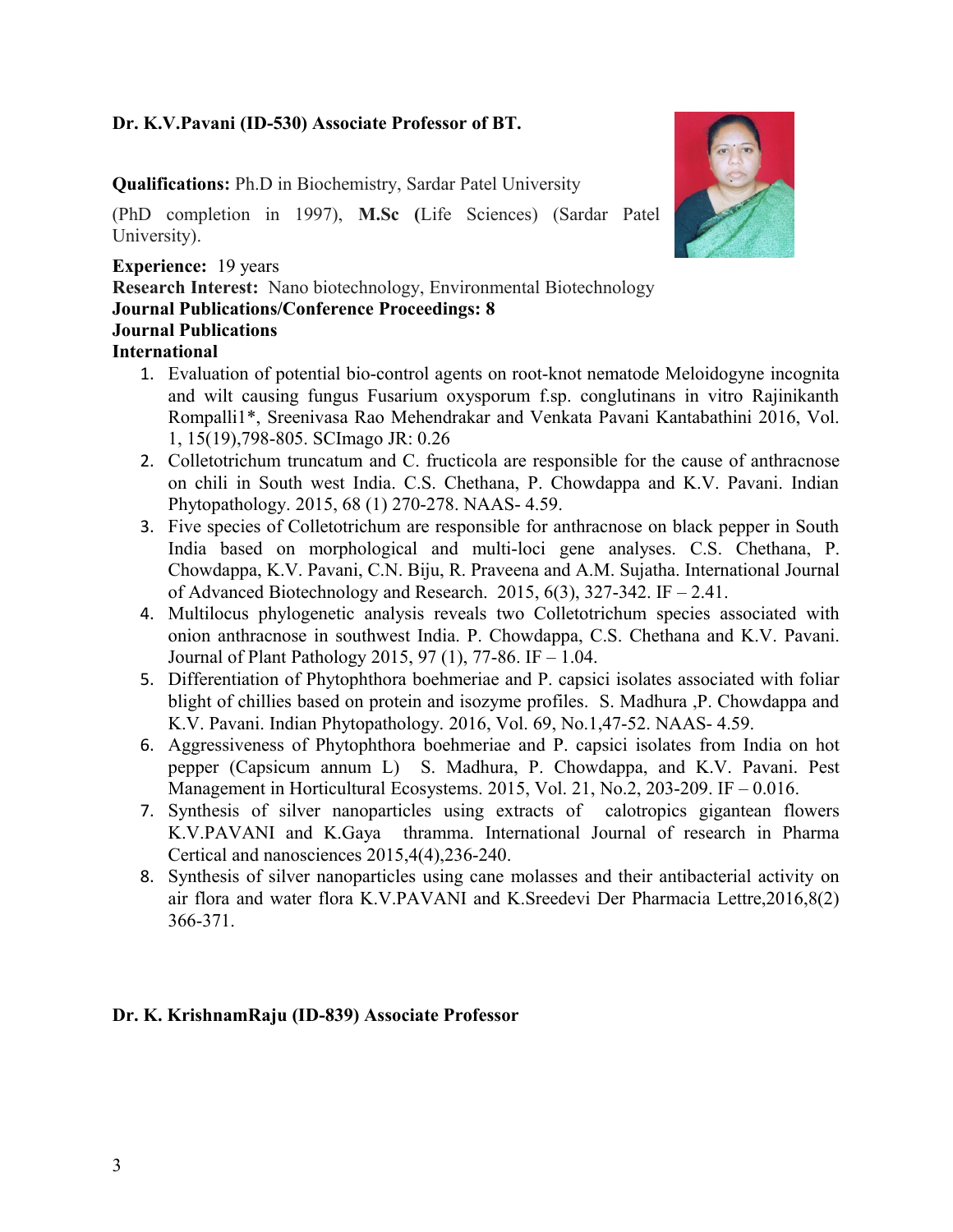**Qualifications:** Ph.D (Biochemistry) (University of Mumbai / Bhabha Atomic Research Centre, 2008), **M.Sc (Genetics & Plant breeding)**(A. N. G. Ranga Agricultural University, 2002).



**Experience: 7** years **Research Interest:** Molecular biology of Apoptosis in unicellular systems. **Journal Publications/Conference Proceedings: 12 Journal Publications International** 

- 1. Shaik Mustafa, B. Umamaheswara Rao, M.S.Surendra babu, Kalidindi Krishnam Raju, and G.Nageswara Rao (2015) Synthesis, characterization and biological activities of pendant arm- pyridyl-tetrazole cu(11) complexes; DNA binding /cleavage activity and cytotoxic studies (Chemistry and Biodiversity, Volume: 12; Pages: 1516-1534.
- 2. Kalidindi K. Raju, Sumathi Natarajan and Sunil Kumar N, Anil Kumar.D, Role of cytoplasmic deadenylation and mRNA decay factors in yeast apoptosis, FEMS Yeast Research, Vol:15, Issue 1, pp1–11;Online ISSN: 1567-1364, February, 2015.
- 3. SatyendraGautam, KalidindiRaju and M. ZafriHumayun (2012) "SOS induction and mutagenesis by dnaQ missense alleles in wild type cells" Journal name: Mutation Research; Volume: 735; pages: 46– 50.
- 4. AshisChowdhury, Kalidindi K. Raju, SwathiKalurupalle, and SundaresanTharun (2012) Both Sm-domain and C-terminal extension of Lsm1are important for the RNA-binding activity of the Lsm1–7–Pat1 complex. Journal name: RNA, Volume:18; pages:936-944.
- 5. News Article: Atlanta based Health and Medicine News article NewsRx Aug 13, 2007 New data from K KRaju et al illuminate research in Microbiology.
- 6. Genebank Submission: Cloned and sequenced 2.631 kb polysaccharide deacetylase gene, partial cds from *Xanthomonascampestrispv. glycines*Strain AM2.(Genbank accession no. DQ394570) Authors: Raju, K. K., Misra HS, and A. Sharma; Year: 2007.
- 7. Raju, K. K., Misra, H. S, and A. Sharma (2007)Xanthomonascaspase displays an inherent PARP-like activity. (Journal Nmae: FEMS Microbiology Letters Volume 272, pp. 259-268(10).
- 8. Raju, K. K., S. Gautam, and A. Sharma (2006) Molecules involved in the modulation of rapid cell death in *Xanthomonas.*Journal of Bacteriology. 188: 5408-5416. **Conference Proceedings International**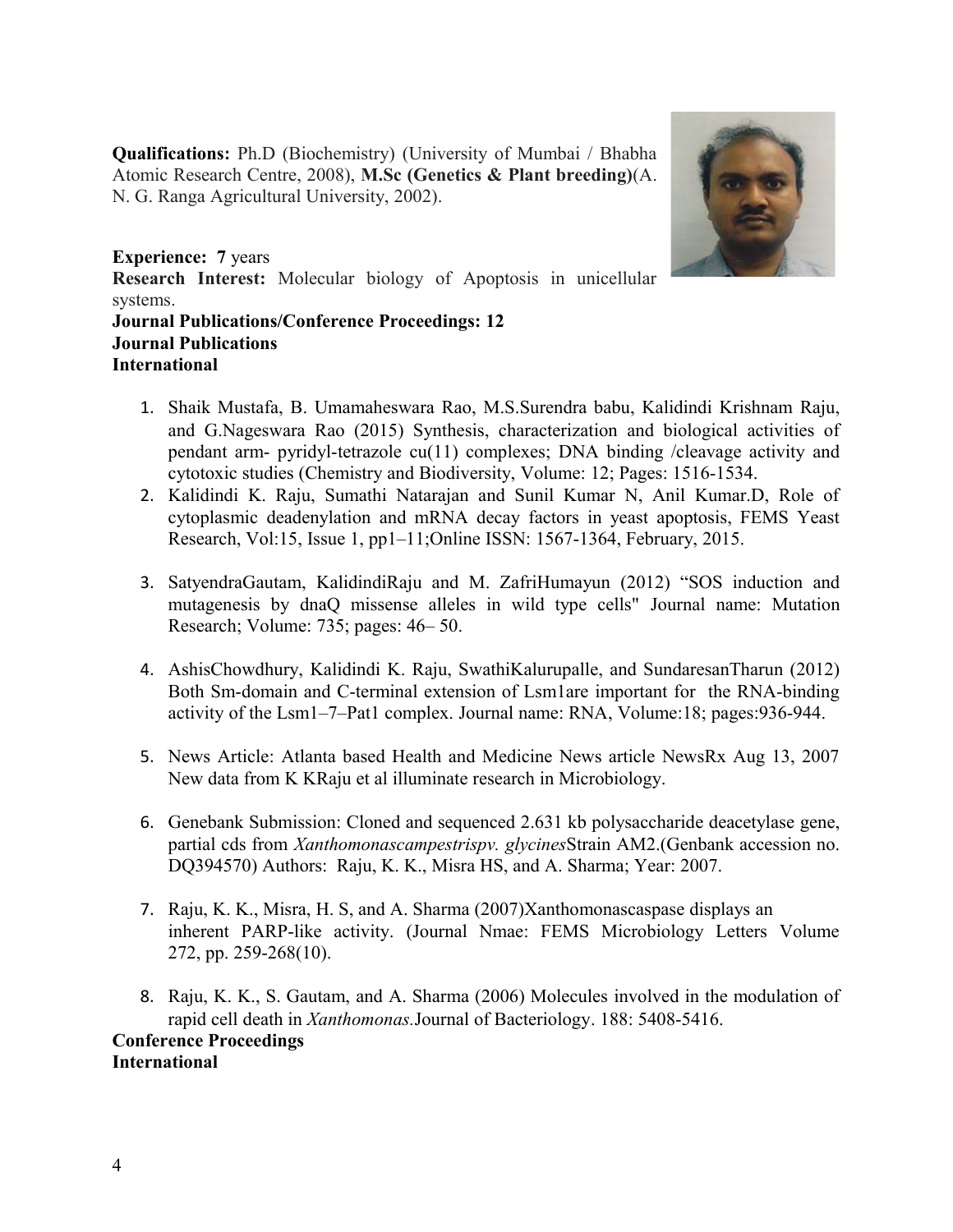- 1. Paper Presentation in the  $7<sup>th</sup>$  international conference on yeast biology held at IIT Mumbai, December 10-13<sup>th</sup>, 2011. Title of the paper: Role of LSM1 in mRNA decapping and degradation, page # 13; Volume No. 7.
- 2. Presented invited seminar at WOBRI, Biopolis; Singapore on 21<sup>st</sup> Feb, 2007. Topic: The multiple roles of neuregulins in human brain.

**National** 

- 1. Attended national conference on proteomics and expression systems held at CCMB Hyderabad 2006.
- 2. Poster presentation in the DAE BRNS symposium on molecular biology of stress Response held at BARC, Mumbai; Dec 2005. Topic: molecules modulating PCD in Xanthomonas, Poster No. 45.

## **MS. M. SUHASINI GOLDAMEIR (ID-1113), ASST. PROFESSOR IN BIOTECHNOLGY**

**Qualifications: M.Tech**(Biotechnology) (JNTU-H, December2010), B.Tech biotechnology (JNTU-H, 2008)

### **Experience: 1 year**

**Research Interest**: Regenerative medicine, Fermentation studies, Ecofriendly novel products synthesis, etc.

## **Journal Publications /Conference Proceedings: 03**

- 1. Published paper on" Rifamycin B production improvement studies" at AP Science Congress 2010 conducted by JNTU-Hyderabad and AP Akademi of Sciences.
- 2. Published a paper "Production of Rifamycin SV from immobilized cells of *Amycolatopsismediterranei* OVA5" at the National conference on "Biotechnology perspectives in the new millennium" conducted at SNIST, Hyderabad.

3. Published a paper on "Ecofriendly production of Rifamycin B" at workshop on "Pollution in Greater Hyderabad".

### **Dr. N. SUNIL KUMAR (ID-584), ASSOCIATE PROFESSOR & HEAD DEPARTMENT OF BIOTECHNOLOGY**

**Qualifications: Ph. D** IN LIFE SCIENCE (**GENETICS**),Osmania University, 1993, **M. Sc GENETICS**

Osmania University, 1984.

**Experience: 14** years Industry, **9** years Teaching



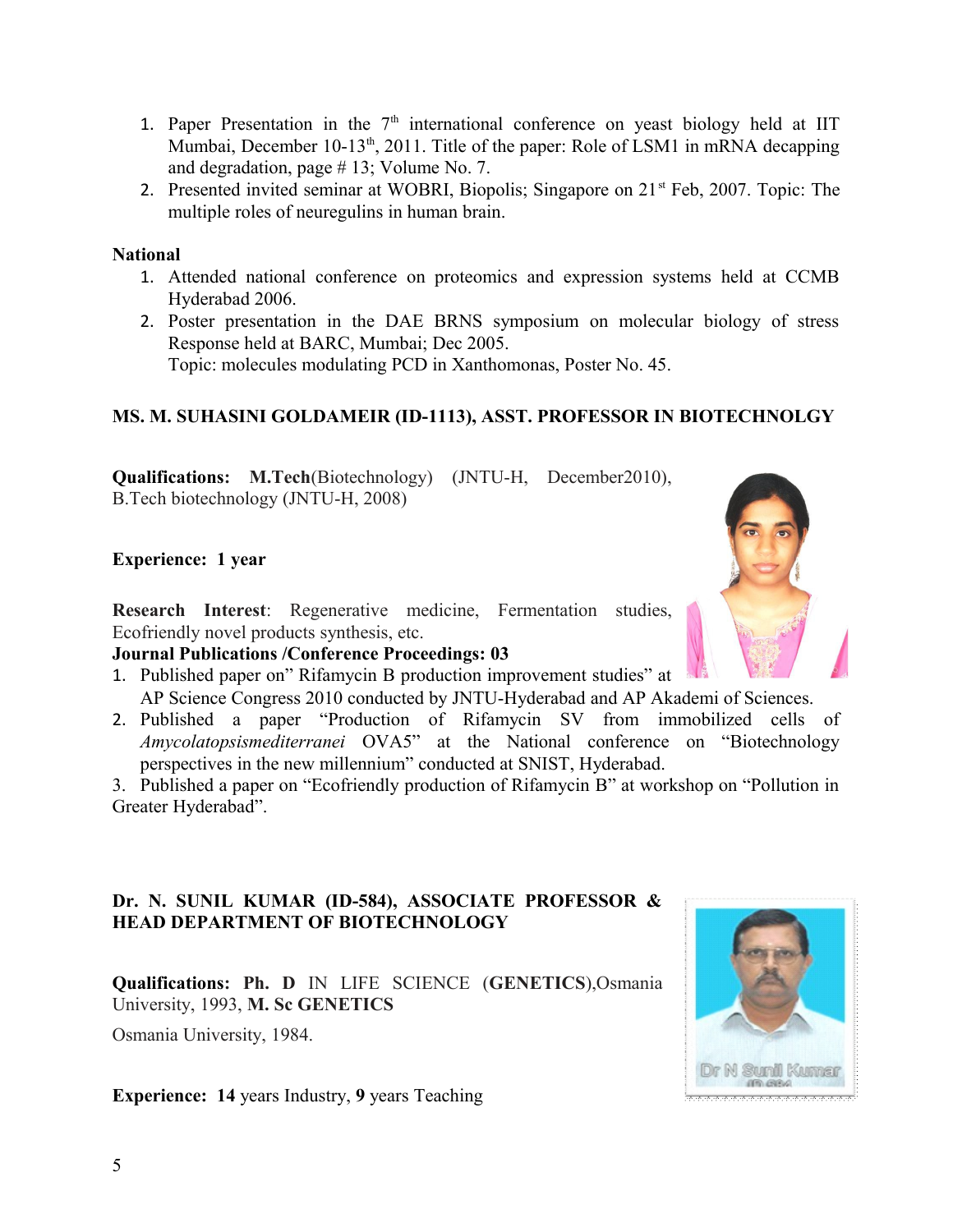**Research Interest:** Environment Biotechnology, Molecular Biology and Genetic Engineering. **Research Guide:** Co-guide for 4 JNTUH registered scholars **Journal Publications/Conference Proceedings: 14**

#### **Journal Publications International**

- 1. Pandurangaiah S1, Ravishankar KV, Shivashankar KS, Sadashiva AT, Pillakenchappa K, **Narayana S K**, Differential expression of carotenoid biosynthetic pathway genes in two contrasting tomato genotypes for lycopene content.J Biosci. 2016 Jun;41 (2):257-64.
- 2. Original Research Article: Polyhydroxyalkanoate Producing Novel Bacillus sp., SKM11 isolated from Polluted Pond Water,K.Chaitanya, P.Nagamani, S.K.Mahmood and **N.Sunil Kumar**, International Journal of Current Microbiology and Applied Sciences ISSN: 2319-7706 Volume 4 Number 6 (2015) pp. 1159-1165.
- 3. Kalidindi K. Raju, Sumathi Natarajan and **Sunil Kumar N**, Anil Kumar. D, Role of cytoplasmic deadenylation and mRNA decay factors in yeast apoptosis, FEMS Yeast Research, Vol:15, Issue 1, pp1–11;Online ISSN: 1567-1364, February, 2015, [Impact Factor: 2.44]
- 4. Chaitanya. K, Mahmood. S. K , Rana Kausar, **Sunil Kumar. N,** Biotechnological Production of Polyhydroxyalkonates by Various Isolates: A Review, International Journal of Pharmaceutical Science Invention Volume 3 Issue 9,September 2014, PP.01-11; ISSN (Online): 2319 – 6718, ISSN (Print): 2319 – 670X,.[AQCJ Impact Factor 1.695 :2013; h-Index-10]
- 5. Chaitanya.K, Mahmood.S.K, Ranakausar, **Sunil Kumar. N,** Polymer producing bacteria showing siderophore with chrome azurol S (CAS) agar plate assay, International Journal of Scientific and Research Publications, Volume 4, Issue 12, p 1-3, December 2014; ISSN 2250-3153, [Impact Factor 1.22 :2013]
- 6. K.V.Pavani, Gayathramma, K., **N. Sunil Kumar**. Optimization of culture conditions affecting Carboxy methyl cellulose production by Aspergillus species. World Journal of Agriculture Research. Vol. 1, No. 4,pp. 65-69,2013.
- 7. K.V.Pavani, **N. Sunil Kumar**. "Adsorption of iron and synthesis of iron nanoparticles by Aspergillus KVP- 12'. American Journal of Nanomaterials, Vol.1, No.2, pp.5-8, 2013.
- 8. K. V. Pavani, **N. Sunil Kumar**, "Adsorption of Iron and Synthesis of Iron Nanoparticles by Aspergillus Species Kvp 12". American Journal of Nanomaterials, 2013, Vol. 1, No. 2, 24-26 DOI: 10. 12691/ajn-1-2-2 Available online at http://pubs.sciepub.com/ajn/1/2/2 © Science and Education Publishing.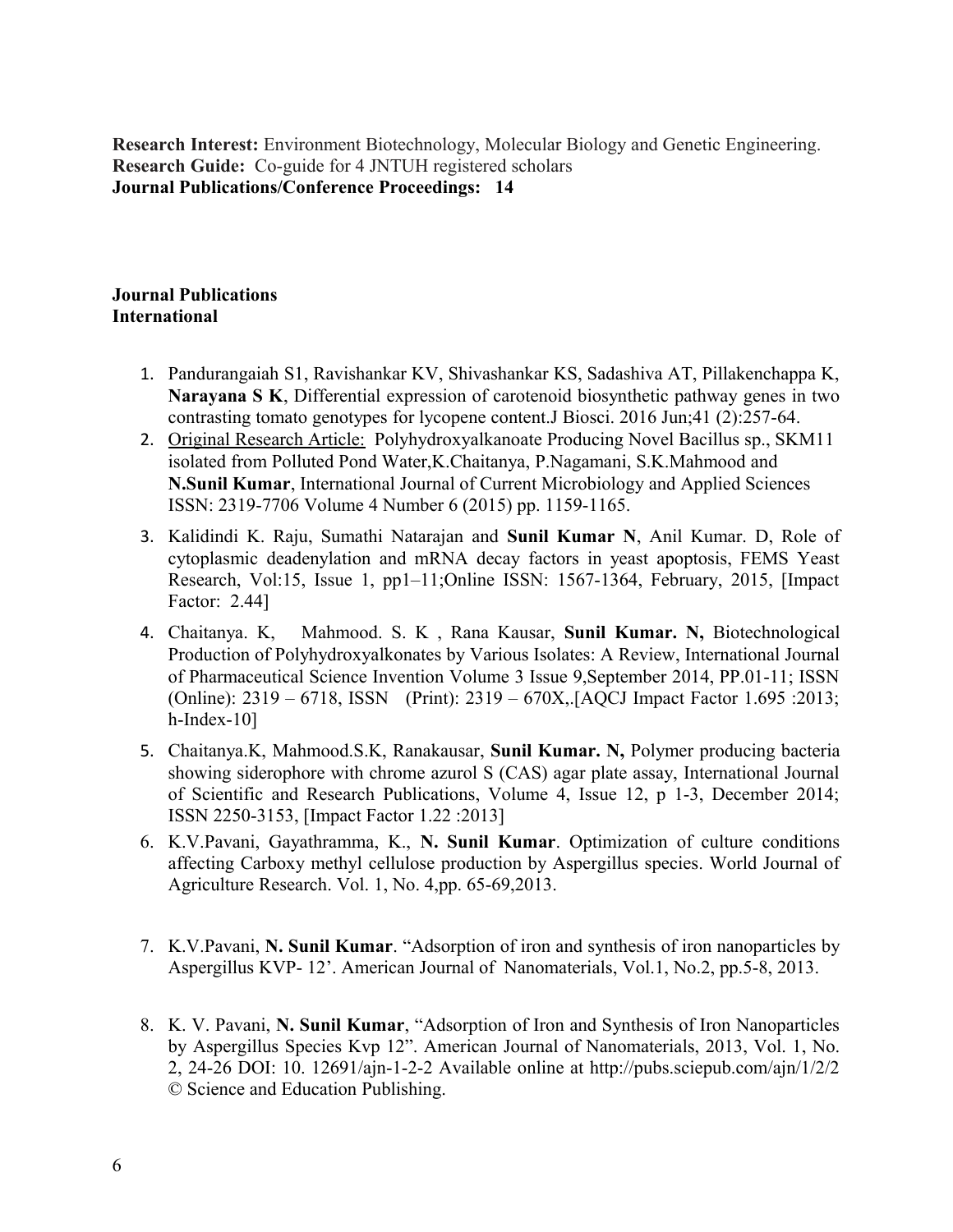- 9. Synthesis of Lead Nanoparticals by Aspergillus species, K.V. Pavani, **N. Sunil Kumar** and B.B. Sangameswaran, A Short Communication, Polish Journal of Microbiology,2012, Vol. 61, No 1, 61–63.
- 10. K.V.Pavani, Gayathramma K, **N. Sunil Kumar**. Plants as ecofriendlynanofactories –A review. Journal of Bionanoscience, Vol.6, pp.1-6, 2012.
- 11. K.V.Pavani, **N.Sunil Kumar**, B.B.Sangameswaran. Synthesis of lead nanoparticles by Aspergillus species. Polish journal of Microbiology.Vol.61, No.1,pp-61-63,(2012).
- 12. Ch. HemaBindu, S. Vishnupriya, A. Sandhya, K.V. Pavani, **N. Sunil Kumar**, Role of GSTM1 and T1 polymorphism in the development of Myopia, IUP Journal of Biotechnology, P 50-63, 2011.

## **Conference Proceedings International**

- 1. **N. Sunil Kumar**, B.K. Sahay, Mohammed Ishaq, Serum Ceruloplasmin in Diabetes mellitus: A Comparative Analysis, Keystone Symposium Poster No.407, 1996.
- 2. ParveenJahan, PrasannaLatha.K, **Sunil Kumar. N**, Sailaja. B, Gazala A Khan, M.Ishaq, Increased Frequency of Haptoglobin Phenotypes with Alpha chains in type-2 diabetes: A meta analysis. XXXIII Annual conference of ISHG, Poster No.39, 2008.

## **DR. MRS.D .SAILAJA (ID-211),**

### **PROFESSOR & DEAN ENTREPRENEUR DEVELOPMENT CELL,Incubator**



**Qualifications:** Ph.D in Genetics, Osmania University, PhD completion in 1997, M.Sc( Genetics) Osmania University

**Experience:** 23 years **Research Interest:** Genetics Plant biotechnology Natural Products. **Journal Publications/Conference Proceedings: 27 Journal Publications International** 

1. Optimization of some influential factors in maize genetic transformation through microprojectile bombardment. Sreenu P1,3., Sridevi M1,3., Sateesh Kumar P1., Reddy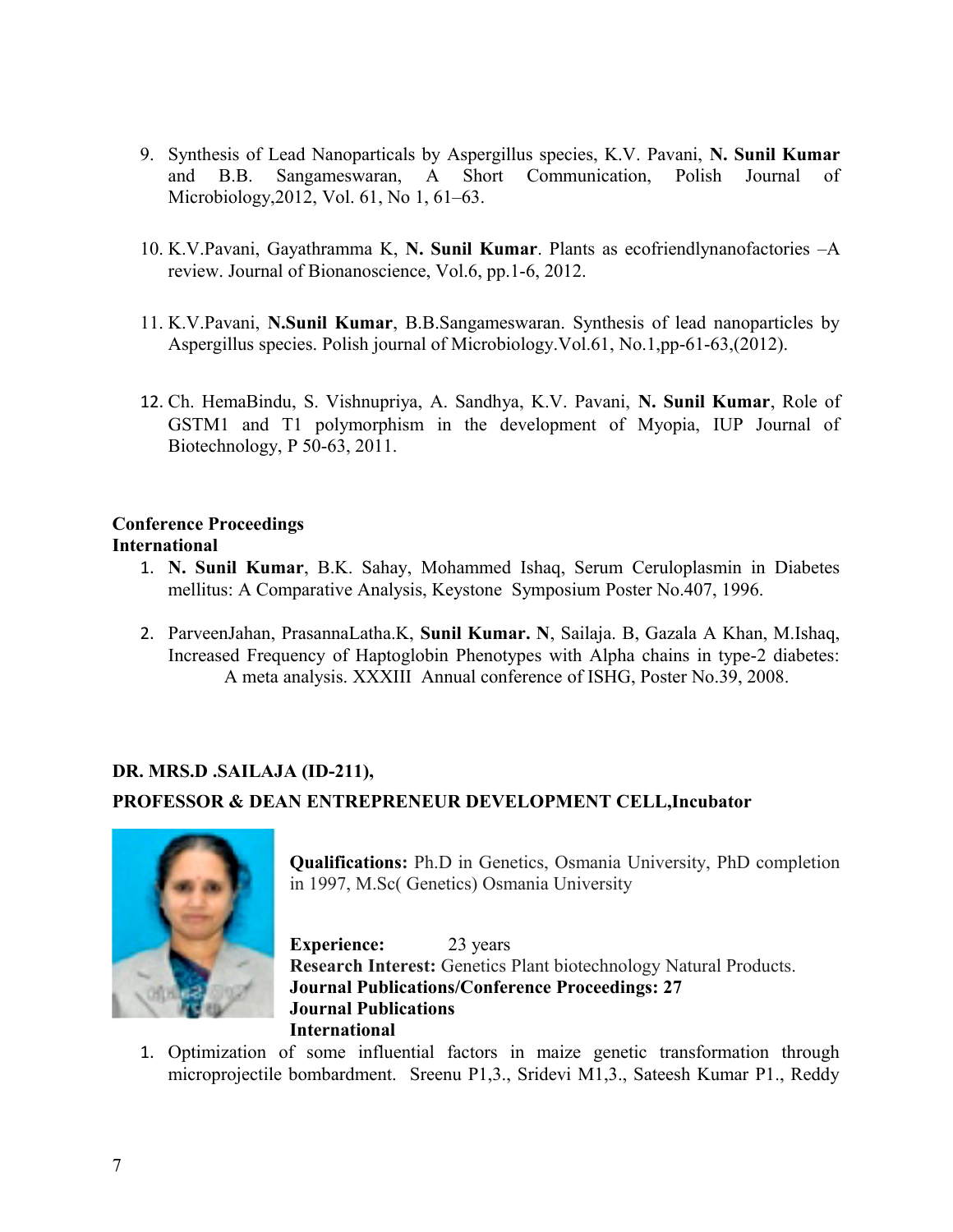MK2., Sailaja D3 and \*Pavan Kumar G1. International Journal of Recent Scientific Research Vol. 7, Issue 4, p: 10517-10522, ISSN: 0976-3031 April, 2016

- 2. "Expression of Toll-like Recnceeptor 2 and Toll-like Receptor 4 in Chronic Periodontitis by Indirect Immunoflurosce" (JICD-15-OA-0233) D'Souza Romaladin, Bhat Kishore G, Nayak Ramakant, D Sailaja. Internatinal journal of clinical and biomedical research vol:2,issue:2. mar 2016
- 3. Enrichment of genetic linkage maps and mapping QTLs specific to seed strength: hardness/softness in guava (Psidium guajava L.) Aswath chenna reddy Padmakar B, (Ph.D); Kanupriya C, Ph.D; Madhavi L P, M.Sc.; Vasugi C, Ph.D.; Dinesh M R, Ph.D; Sailaja D, Ph.D; Scientia Horticulturae .
- 4. Isolation and Molecular Characterization of acne causing Propionibacterium acnes Roselin Polugari1 , Shailaja Raj Marla1 , Shailaja. International Journal of Scientific and Research Publications, Volume 6, Issue 6, June 2016. ISSN 2250-3153
- 5. Heterologous Protein Expression in Different Host Systems. Bindu Kodati, Sailaja Darbha and Raj Kumar Kunaparaju. Journal of Chemical and Pharmaceutical Research, 2016, 8(4): 1068-1074. IJSRP, Volume 6, Issue 6, June 2016 Edition [ISSN 2250-3153]
- 6. Mammalian Expression System and Improvisation for High Production. Bindu Kodati and Sailaja Darbha. International Journal of Science and Research, ISSN (Online): 2319- 7064, Impact Factor (2015): 6.391 .Volume 5 Issue 6, June 2016.
- 7. Microsatellite-Based DNA Fingerprinting of Guava (Psidium guajava) Genotypes. M.V.Naga Chaitanya, D.Sailaja, M.R.Dinesh, C.Vasugi, D.C.Lakhmana Reddy & C.Aswath. Springer Proceedings of the National Academy of Sciences, India Section B: Biological Sciences. Print ISSN: 0369-8211. Online ISSN: 2250-1746.October 2015.
- 8. Identification of suitable parents for the development of populations for mapping genomic regions controlling commercially favourable pomological traits in guava (Psidium.Guajava). M.V.Naga chaitanya, M.R.Dinesh, S.Ramesh, D.Sailaja, C.Vasugi, C.Ashwath.
- 9. Identification of putative parents for developing mapping populations for mapping genomic regions controlling resistance to bark eating caterpillar in guava. Journal of crop improvement. Mummadi,chaitanya,S.Ramesh,M.R,Dinesh,C.Aswanth. Dec 2015
- 10. Chitrali Niratker, **D.Sailaja,** International Preliminary Phytochemical Screening and Evaluation of Antimicrobial activity of Buchnania lanzan (Chironji) from Chattishgarh, World Journal of Pharmaceutical Research, Vol.3 (9), p 514-522, ISSN 2277-7105, November, 2014. [SJIF Impact Factor: 5.045; Citations 4]
- 11. P. Srilakshmi, **D.Sailaja**, Estimation of Protein Content and Phytochemical studies in Coco fruit outer covering. International Journal of Plant, Animal and Environmental Sciences, Volume-5, Issue-1, p 111-115, ISSN 2231-4490, Jan-Mar-2015, [Universal Impact Factor: 1.0280]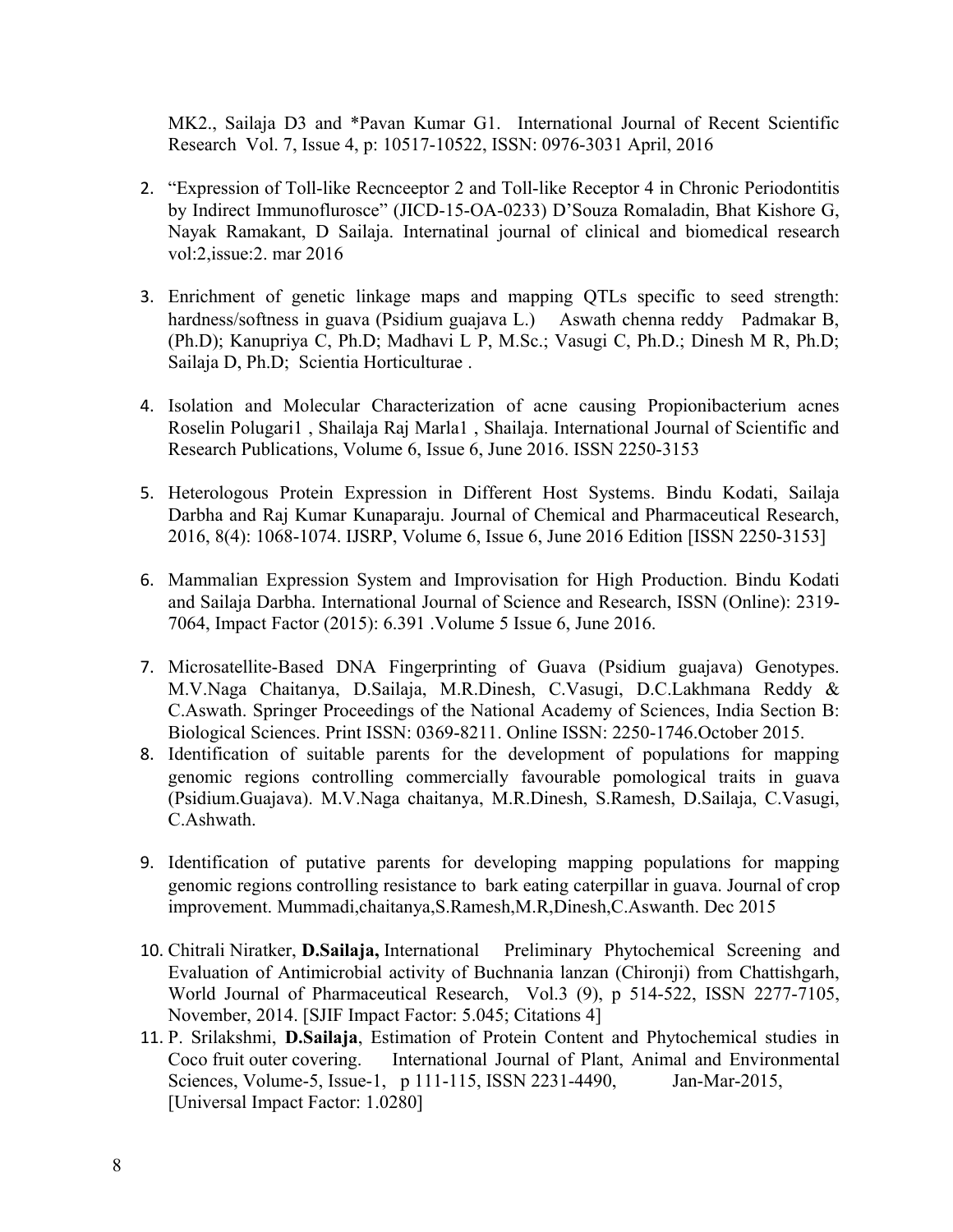- 12. Preparation of Vermicompost from Temple Waste flowers **Dr.D.Sailaja**, P.Srilakshmi\*, Shehanaaz, H.Priyanka, D.LavanyaBharathi, Ayesha Begum(International Journal of Science Innovationsand discoveries) Volume 3 Issue 3 May –June **2013 p367-375.**
- 13. Estimation of Level of Carbohydrates in Mealey Bug ( Macenellicoccushirsutus) infected stem of hibiscus rosasinesis**D Sailaja** , V Laxmi**(** International Journal of Applied biology and Pharmaceutical Technology )Volume 3 Issue 3 April 2012 .p 410- 413.
- 14. Nutrient Content of Khoa samples prepared from azolla and non-azolla feed cow milk. Laxmi V, **Sailaja D**( International Journal of Biology , pharmacy & Allied Science ) April 2012. 1(13) 364-369.
- 15. Physicochemical studies in pongamia pinnate Galls infected with fungus**DSailajasrilaxmi,** (International Journal of applied Appliedbiology and Pharmaceutical Technology )Volume 2 Issue April June 2012.
- 16. Quantitative estimation of carbohydrate in insects induced and fungal infected leaf galls of pongamiapinnata**. D Sailaja** (Internatinal Journal of plant animals & environmental Sciences ) Volume 12 issue 2 April 2012.
- 17. Impact of MealeyBug, Infection on Biochemical impact of hibiscus Rosa sinesis . **D Sailaja**International Journal of applied Biology & Pharmaceutical Technology, Volume 3 Issue 2 April June 2012.
- 18. Utilization of domestic waste water treatment sludge as a fertilizer for nonedible plants and ornamental plants. Chatterjee et al, **D Sailaja** , Journal of Eco biotechnology 2012 4(2) P.no 149-150.
- 19. Isolation & Biochemical Characterization of bacteria from vegetable waste for Organic Acid Production, Mishra et al D**Sailaja** Journal of Eco Biotechnology 2012 4(2) 124-126.
- 20. Principle of materialistic Monism, **D Sailaja et al** Intr. Jr. Of Systematics & Cybernetics Volume 1 2006 P no 30.
- 21. In vivo cytogenetic action of furfural on meotic cell of mouse. **D Sailaja et al,** Environmental molecular mutagenesis Vol 14 supl 15 p no 239 1989.
- 22. In vivo cytogenetic action of 5 methyl furfural on bone marrow cells of mouse **D Sailaja**& S Subramanyam , Genome Vol 20 ( suppl) 1988 P no 272**.**

## **Conference Proceedings**

## **National**

- 1. Genotoxic Potential of furfural using multiple parameter ,**D Sailaja** , NTP report 1989- 90.
- 2. Cyptogeticevalution of action of 2 methyl furan in mouse test system , D Rathnaprabha, **D Sailaja ,** National seminar on cell biology Jan 16-18 1978 Mysore PP 52.
- 3. Cytogenetic action of 2 methyl furan on bone marrow cells of mouse D Ranaprabha ,**D Sailaja**II All india Conference on Cyology& Genetics , Dec 28-30 1988 Warangal 54-60.
- 4. In Vivo Cytogeneic response of somatic cells in mice to 2,5 Dimethyl furan D Rathnaprabha, **D Sailaja .** National Symposium on recent trends in genetic research April 28-30 1988 Hyderabad P no 44.